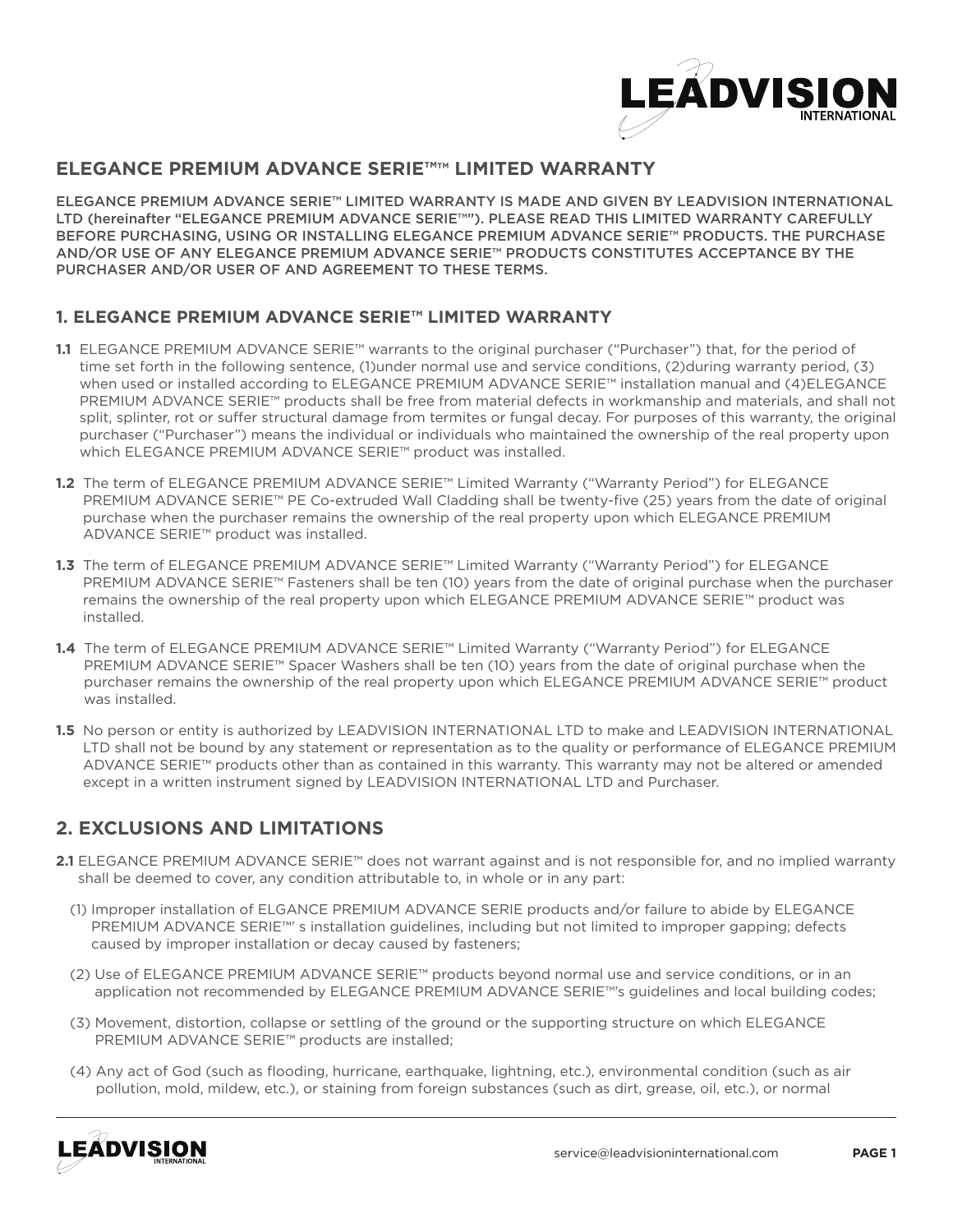

weathering (defined as exposure to sunlight, weather and atmosphere which will cause any colored surface to gradually fade, chalk, or accumulate dirt or stains);

- (5) Variations or changes in color of ELEGANCE PREMIUM ADVANCE SERIE™ products;
- (6) Improper handling, storage, abuse or neglect of ELEGANCE PREMIUM ADVANCE SERIE™ products by Purchaser, the transferee or third parties;
- (7) Corrosion caused by factors other than environmental or atmospheric processes;
- (8) Direct or indirect contact with extreme heat sources (over 80 degrees Celsius), which may cause fading and may damage the surface of the product;
- (9) Use metal shovels or sharp-edged tools to remove snow and ice on the surface of the product;
- (10) Any fading or staining not on the walking surface of the product (i.e., the underside or the ends of the product);
- (11) As with any product that is meant for outdoor use, scratches and acts of nature will inevitably occur. If this does happen a high grain sand paper can be used to remove the scratch with no detrimental effect to the longevity and performance of the product;
- (12) Ordinary wear and tear;
- (13) Exposure to, or direct or indirect contact with extreme heat sources including reflected sunlight from lowemissivity (Low-E) glass which may damage the surface of the product and/or cause the product to fade;
- (14) Fabrication or re-manufacturing by third parties;
- (15) Minor dripping from DrySpace;
- (16) Any fasteners not supplied by ELEGANCE PREMIUM ADVANCE SERIE™;
- (17) Improper application of paint or other surface chemicals not recommended by the manufacturer in writing; Purchaser is solely responsible for determining the effectiveness, fitness, suitability and safety of the products in connection with their use in any application.
- **2.2** ELEGANCE PREMIUM ADVANCE SERIE™ Limited Warranty does not cover and shall not be responsible for any of Purchaser's installation, removal or re-installation costs.
- **2.3** LIMITATION OF REMEDIES AND EXCLUSION OF CONSEQUENTIAL AND INCIDENTAL DAMAGES: ELEGANCE PREMIUM ADVANCE SERIE™'S LIABILITIES ARE LIMITED SOLELY AND EXCLUSIVELY TO THE OBLIGATIONS SPECIFICALLY UNDERTAKEN HEREIN, AND UNDER NO CIRCUMSTANCES WILL ELEGANCE PREMIUM ADVANCE SERIE™ BE LIABLE OR OBLIGATED FOR ANY INCIDENTAL, CONSEQUENTIAL, INDIRECT, SPECIAL, PUNITIVE OR ANY OTHER DAMAGES OF ANY KIND WHATSOEVER (INCLUDING, BUT NOT LIMITED TO, LOST PROFITS, LOST SALES, LOSS OF GOODWILL, USE OF MONEY, USE OF GOODS, STOPPAGE OF WORK, OR IMPAIRMENT OF ASSETS), WHETHER FORESEEABLE OR UNFORESEEABLE, ARISING OUT OF BREACH OR FAILURE OF EXPRESS OR IMPLIED WARRANTY, BREACH OF CONTRACT, FRAUD, MISREPRESENTATION, NEGLIGENCE, STRICT LIABILITY IN TORT OR OTHERWISE, EXCEPT AND ONLY TO THE EXTENT THIS LIMITATION IS SPECIFICALLY PRECLUDED BY APPLICABLE LAW OF MANDATORY APPLICATION. ELEGANCE PREMIUM ADVANCE SERIE™'S LIABILITY WITH RESPECT TO DEFECTIVE PRODUCTS SHALL IN NO EVENT EXCEED THE REPLACEMENT OF SUCH PRODUCTS OR REFUND OF THE PURCHASE PRICE, AS DESCRIBED ABOVE.